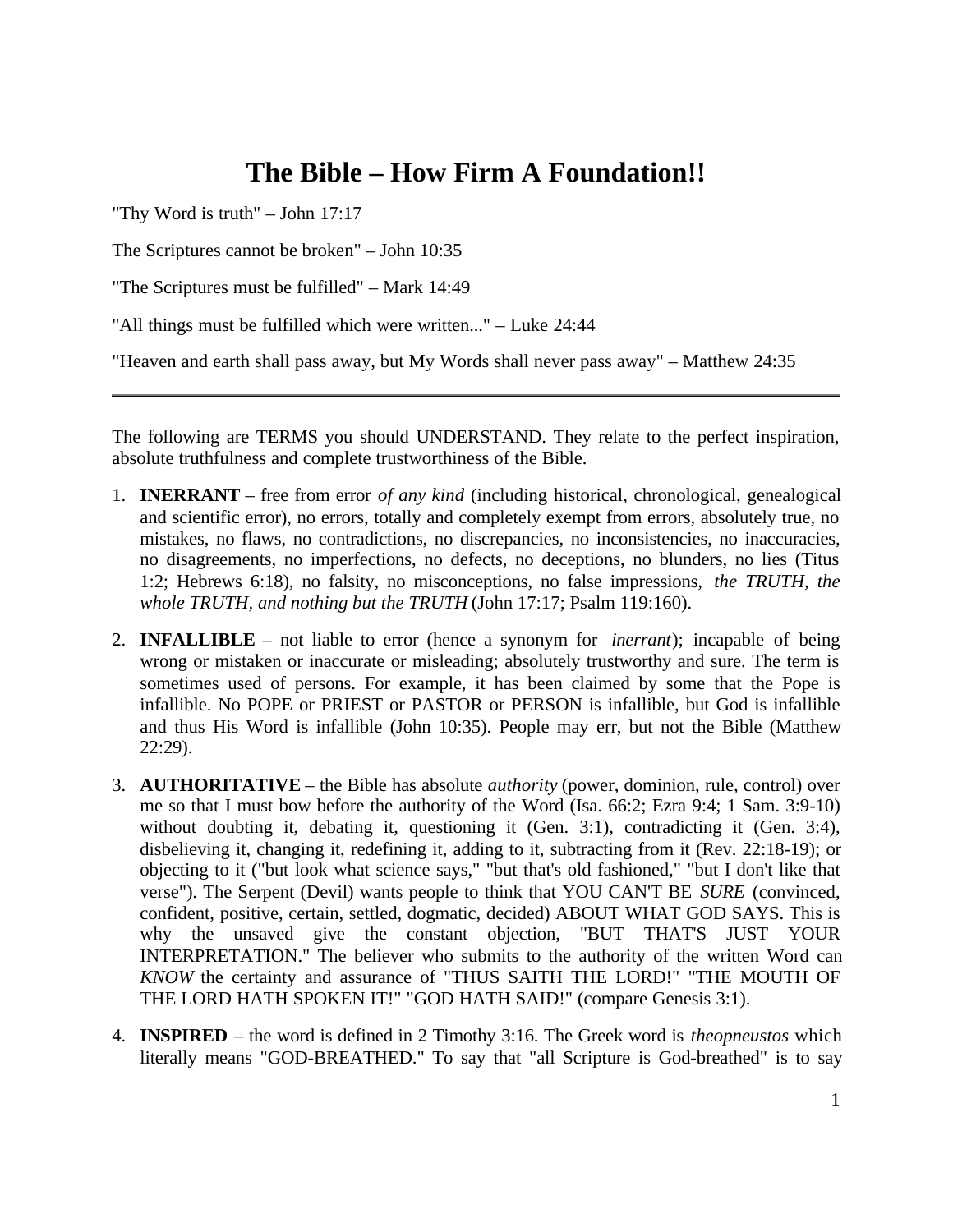that all Scripture is breathed out from the mouth of God, as if God were actually speaking the very words. [Technically it might be more correct to speak of "expiration" rather than "inspiration."] Thus, in Psalm 33:6, according to Hebrew parallelism, the expression "the breath of His mouth" is equivalent to the expression "the Word of the Lord." Whenever we speak, we are breathing out words. To say that we are breathing out words is another way of saying that we are speaking. The Bible is GOD SPEAKING! God has breathed out the Scriptures and the whole Bible is from the MOUTH OF GOD! All Scripture is God's Word. After every verse in the Bible we could rightly say, "THE MOUTH OF THE LORD HATH SPOKEN IT!" Thus, to say that there are errors in the Bible is to say that God has ERRED in what *HE HAS SAID*. How blasphemous!

- 5. **PLENARY INSPIRATION** the Bible is *fully* and *completely* inspired (2 Tim. 3:16 "*ALL* Scripture"), not just some parts (or the parts you like best). This would include Genesis chapters 1-11, the historical sections, the numerical listings, the chronological details, the genealogies and every other part of the Bible. It is totally erroneous to say that only "revelational" Scripture is without error. "Revelational" Scripture is said to be that which gives the message of salvation (that which makes a person "wise unto salvation") and instruction for living – the teaching or doctrine of the Bible and all that relates to matters of faith and practice. But 2 Timothy 3:16-17 declares that "*ALL SCRIPTURE*...is profitable for doctrine (teaching)." In other words, this passage teaches that the entire Bible relates to matters of faith and practice–that's why God gave it. Thus, all Scripture is "revelational" and all Scripture must be inerrant. Let no man dare to decide which parts of the Bible are true! What folly for a mere man to choose what parts he will accept and what parts he will reject! How wise is that man who gladly receives *ALL* the Bible as God's truth!
- 6. **VERBAL INSPIRATION** Even the very *WORDS* (not just the ideas) are inspired (Psalm 12:6; Prov. 30:6), as recorded in the original manuscripts (autographs) as penned by the Bible writers. Though we do not possess the original copies of Scripture, the manuscripts which we do have are of such quality and completeness and abundance that we can know with great accuracy what the original text of Scripture said.
- 7. **JOT AND TITTLE INSPIRATION** A *jot* is the smallest letter in the Hebrew alphabet and a *tittle* is a tiny mark which enables one to distinguish between two Hebrew letters which look very similar (see below):





Every jot and title is inspired and will be fulfilled (Matthew 5:18; Luke 16:17). Or as we might say in English, every dotting of the "i" and crossing of the "t" is important in God's Word. Thus, inspiration extends even to the smallest details of the sacred text as originally given when "Holy